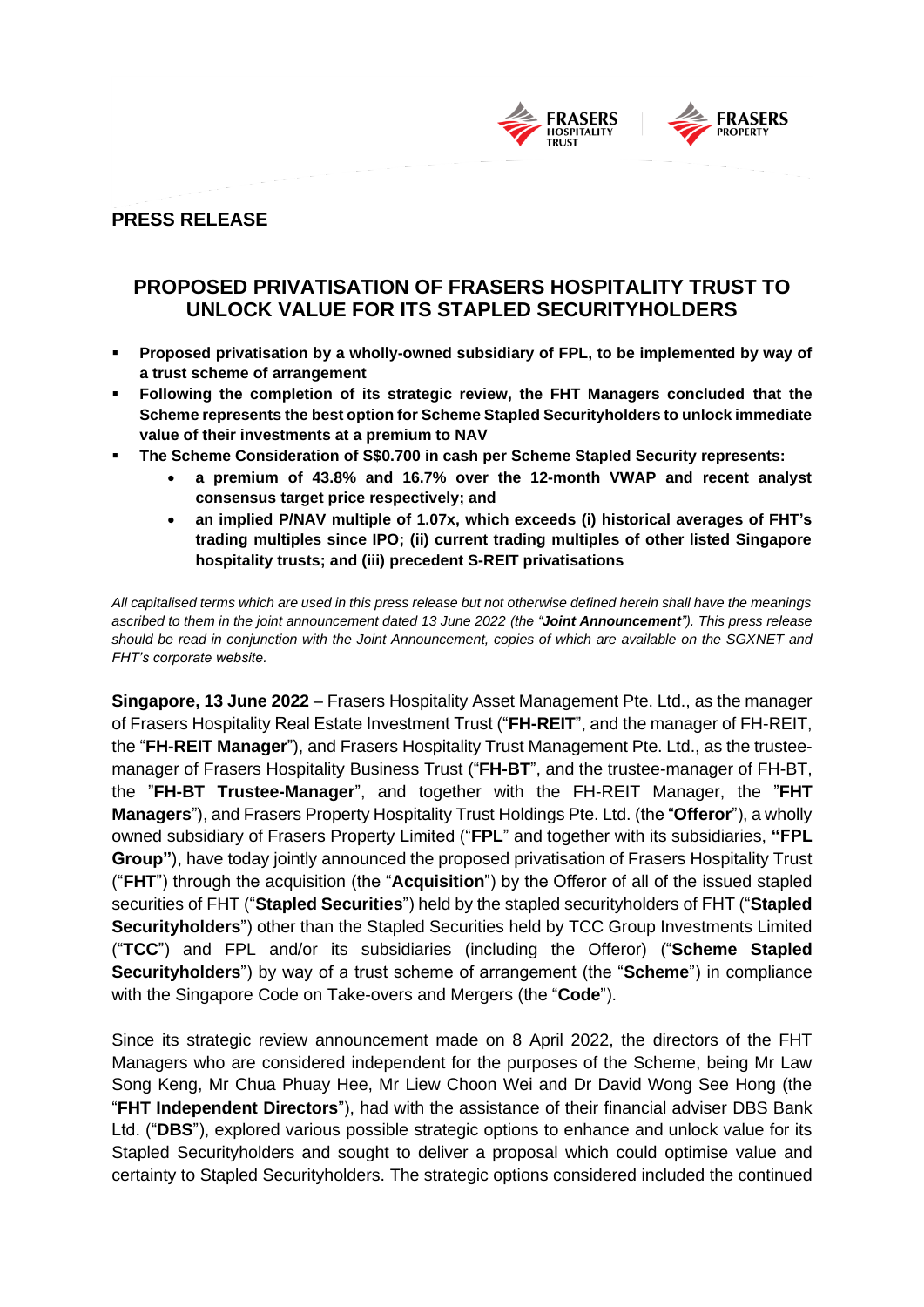pursuit of FHT's existing strategy, expansion of the existing FHT platform via acquisitions or mergers, strategic sale of all or select assets, and the sale of the FHT platform to a third-party or the sponsor, FPL.

Following the announcement on 8 April 2022, the FHT Independent Directors initiated concurrent discussions with all parties (including FPL) on the various strategic options available to FHT. During these discussions, FPL had indicated to the FHT Independent Directors that hospitality remains as one of its core businesses and that FPL was prepared to discuss a privatisation of FHT with the FHT Independent Directors.

Having considered FPL's intentions, the FHT Independent Directors commenced extensive negotiations with FPL with the view of providing Stapled Securityholders with a proposal that would optimise certainty and value. At the conclusion of the negotiation process, the FHT Independent Directors concluded that the Scheme represents the best option for Stapled Securityholders for the following reasons:

- (i) the Scheme represents a credible offer from a financial perspective;
- (ii) the Scheme offers strong deal certainty for Stapled Securityholders in terms of timing and execution; and
- (iii) the Scheme allows Stapled Securityholders to realise their investment at an attractive valuation immediately at a premium to NAV and have the option to reinvest their proceeds.

The Scheme Consideration was agreed upon following extensive negotiations between the Offeror and the FHT Managers conducted on an arm's length basis, after taking into account multiple factors, including inter alia: (i) latest available independent valuations of FHT's investment properties and property, plant and equipment (collectively, the "**FHT Properties**") which incorporate the likely trajectory of a recovery post-COVID-19 based on certain assumptions; and (ii) the pre-COVID-19 valuations of the FHT Properties adjusted for foreign exchange ("**FX**") movements.

# **The Scheme represents a credible option for Scheme Stapled Securityholders to realise their investments with a high degree of certainty at an attractive valuation**

Under the Scheme, the Offeror proposes to acquire Stapled Securities held by Scheme Stapled Securityholders ("**Scheme Stapled Securities**") at S\$0.700 in cash per Scheme Stapled Security ("**Scheme Consideration**"):

- (i) the Scheme represents a credible offer from a financial perspective:
	- a. as the Scheme Consideration will allow Stapled Securityholders to exit at an attractive P/NAV as implied by the Scheme Consideration of 1.07x which exceeds historical averages of FHT's trading multiples since FHT's initial public offering in 2014 ("**IPO**"), current trading multiples of other listed Singapore hospitality trusts and precedent S-REIT privatisations;
	- b. the Scheme Consideration represents a premia of 45.4%, 48.5%, 47.7%, and 43.8% over the volume-weighted average prices (the "**VWAP**") of S\$0.482, S\$0.471, S\$0.474 and S\$0.487 per Stapled Security respectively to the 1 month, 3-month, 6-month and 12-month period up to and including 7 April 2022,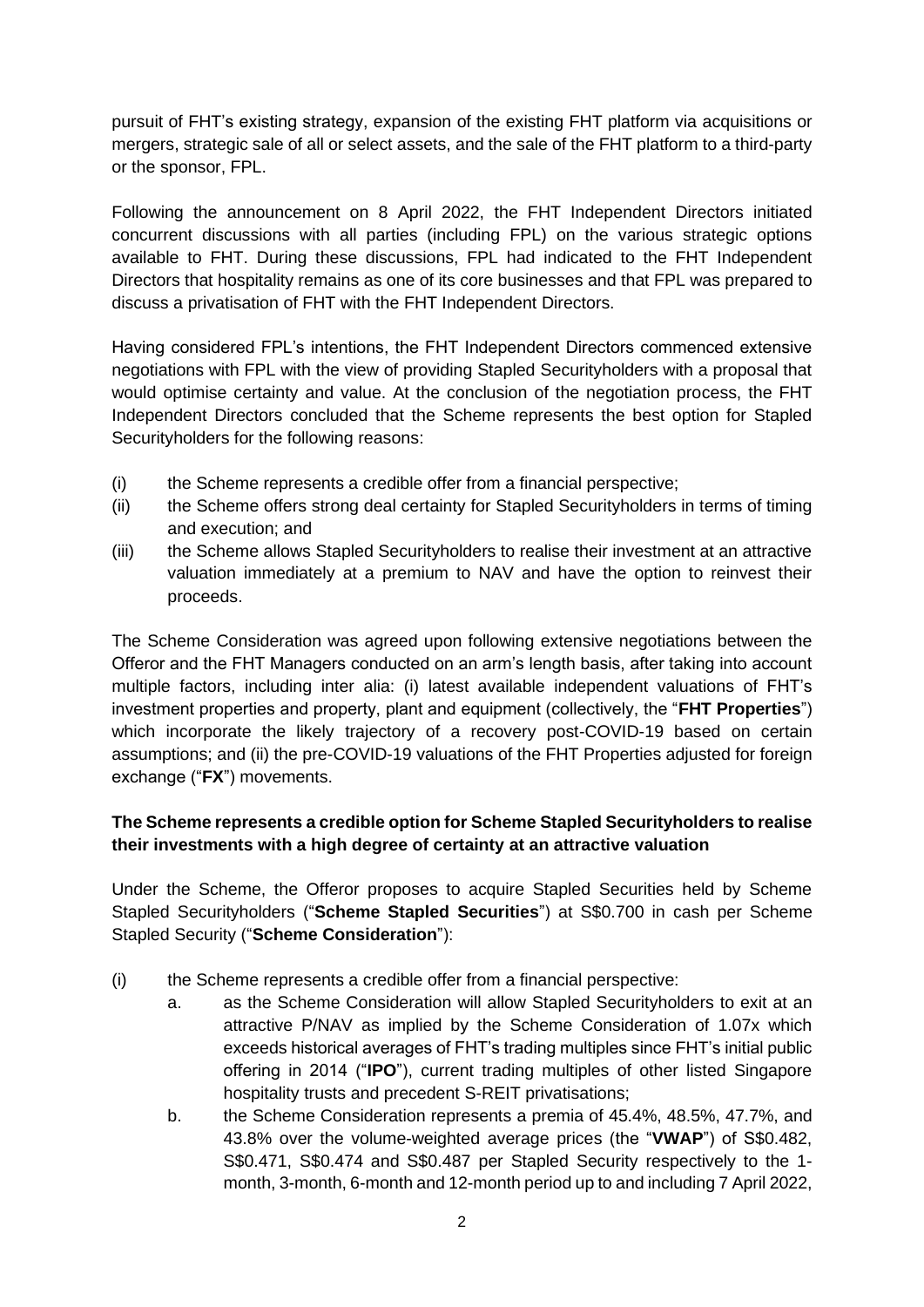being the last full trading day immediately prior to the release of the strategic review announcement;

- c. the premia over benchmark prices exceed average premia paid in precedent S-REIT privatisations over most corresponding benchmark periods;
- d. the Scheme Consideration provides a higher total return for Stapled Securityholders versus a similar investment in 2 out of 3 other listed hospitality trusts from 14 July 2014 ("**FHT IPO Date**") to 8 June 2022;
- e. the Scheme Consideration represents a premium of 16.7% to the analyst consensus target price in 2022; and
- f. the Scheme Consideration is in-line with FHT's pre-COVID-19 adjusted NAV per Stapled Security, after taking into consideration an uncertain post-COVID-19 recovery and looming recessionary pressures;
- (ii) the Scheme offers Stapled Securityholders strong deal certainty in terms of timing and execution; and
- (iii) the Scheme allows Stapled Securityholders to realise their investments at an attractive valuation immediately at a premium to NAV and have the option to reinvest their proceeds.

# **Transaction Rationale**

The FHT Managers have remained committed to the growth and optimisation of the FHT Properties to maximise value for Stapled Securityholders since IPO.

Despite these efforts, FHT continues to face long-term challenges. They include:

- (i) *Obstacles in growing distribution per stapled security ("DPS") and NAV:* Significant efforts have been made by the FHT Managers to grow and optimise its portfolio through strategic acquisitions and refurbishments and asset enhancement initiatives. Whilst FHT's portfolio valuation grew by 35% since IPO, it has not managed to translate such growth into DPS and NAV growth due to the muted growth within the hospitality sector in the markets FHT operates in and strengthening of the S\$ against FHT's operational currencies;
- (ii) *Uncertainty in recovery, gradual move to endemic phase and looming recessionary pressures*: The endemic nature of COVID-19 presents significant risks to the hospitality sector while it recovers gradually. Geopolitical tensions and looming recessionary pressures add further uncertainty to the recovery outlook. The further strengthening of the S\$ could potentially limit any revaluation gains and DPS growth amidst the recovery; and
- (iii) *FHT's small size has limited its ability to reap the benefits of a continued listing:* FHT is small in scale as compared to its S-REIT peers in a market where scale and size are essential to liquidity and growth. Without sufficient scale, FHT has not been included in major stock market indices and has been limited in its flexibility in undertaking asset acquisitions for growth.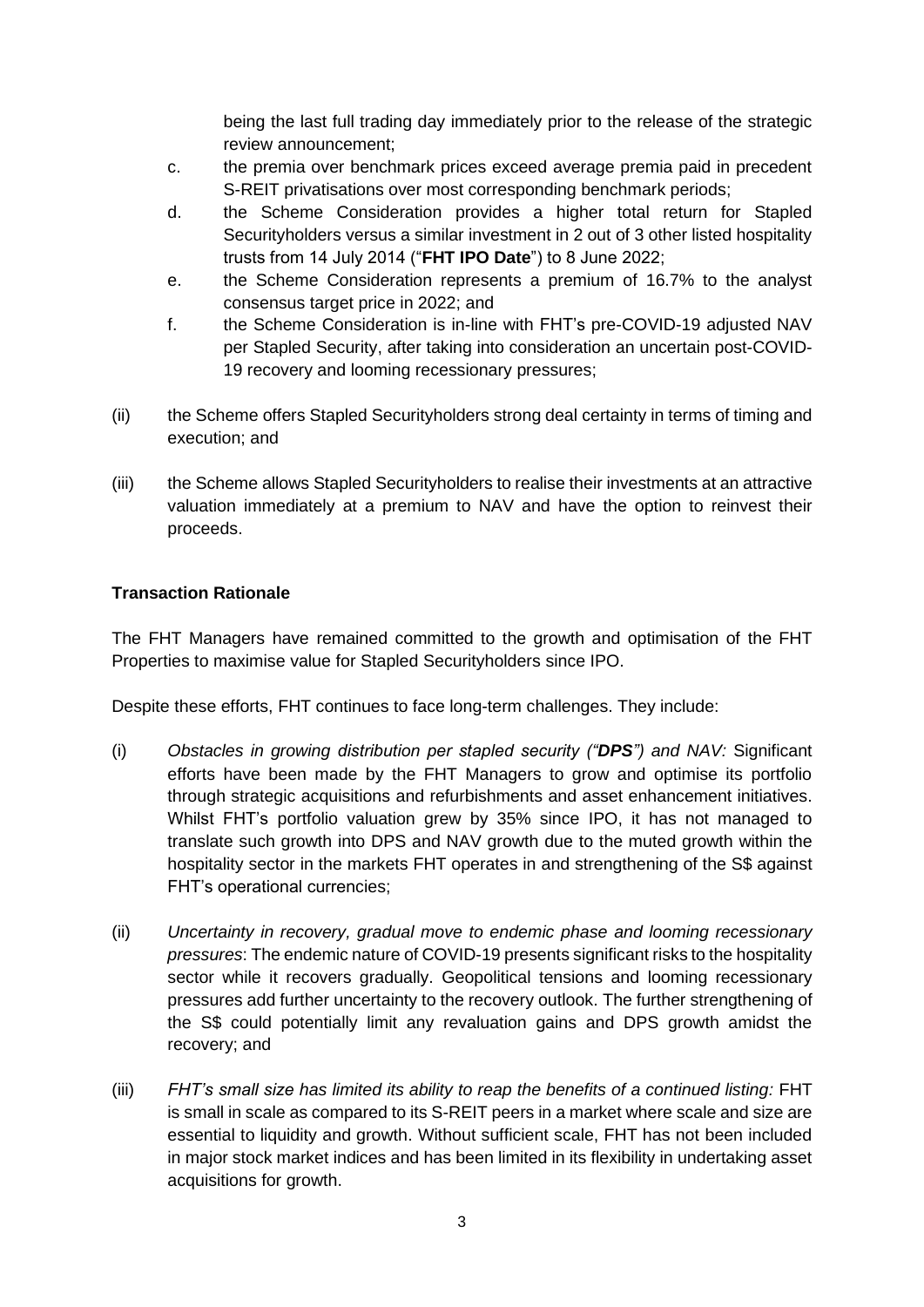Eu Chin Fen, Chief Executive Officer of the FHT Managers said: "The FHT Board and Managers have remained committed in delivering sustainable, long-term value to the Stapled Securityholders. Following our proactive strategic review to unlock value for our Stapled Securityholders and having considered the long-term challenges facing FHT, we believe that the proposed Trust Scheme is the best option and represents a credible opportunity for our Stapled Securityholders to realise their investments at an attractive valuation."

## **Trust Scheme is in line with FPL's long-term strategy**

Loo Choo Leong, Group Chief Financial Officer, FPL commented: "We concur with FHT Managers' board decision, following their strategic review, that their privatisation by FPL Group will provide the best course of action to optimise value for Stapled Securityholders. FPL Group's long-term strategy is centred on leveraging our synergistic multi-asset class capabilities to create value. Hospitality remains one of our core businesses. This transaction will allow FPL Group to increase its investment in hospitality assets at locations that we are already familiar with. As with all assets in our investment portfolio, FPL Group will leverage our deep understanding of FHT's assets and adopt a rigorous and disciplined approach to drive performance."

"We have put forward an offer for FHT which also safeguards the interests of FPL's shareholders. The arm's length offer was arrived at after taking into consideration the financial and business effects of the privatisation to FPL Group, both over the short and long term, in addition to a number of FHT financial reference points," Mr Loo added.

### **Next steps**

The Scheme will require the necessary regulatory and court approvals. The Scheme will be subject to the Scheme Amendments Resolution being approved by Stapled Securityholders, whereby approval of Stapled Securityholders holding in aggregate of 75.0% or more of the total number of votes cast for and against the resolution is required.

Further, the outcome of the Scheme Meeting will be decided solely by Scheme Stapled Securityholders (independent Stapled Securityholders), whereby approval by a majority in number representing at least 75.0% in value of the total number of Scheme Stapled Securities held by Scheme Stapled Securityholders present and voting either in person or by proxy is required.

The Offeror and its concert parties, as well as persons who are both (i) substantial shareholders of the Offeror and its concert parties, and (ii) substantial Stapled Securityholders of FHT (i.e. those holding 5% or more interests in both the Offeror and its concert parties and FHT), will abstain from voting on the Scheme. In addition, the FHT Managers will abstain from voting on the Scheme pursuant to Rule 748(5) of the SGX-ST Listing Manual.

A copy of the notice of the Scheme Meeting to approve the Scheme will be included in the Scheme Document containing full details of the Scheme and will be despatched or made available to Stapled Securityholders in due course.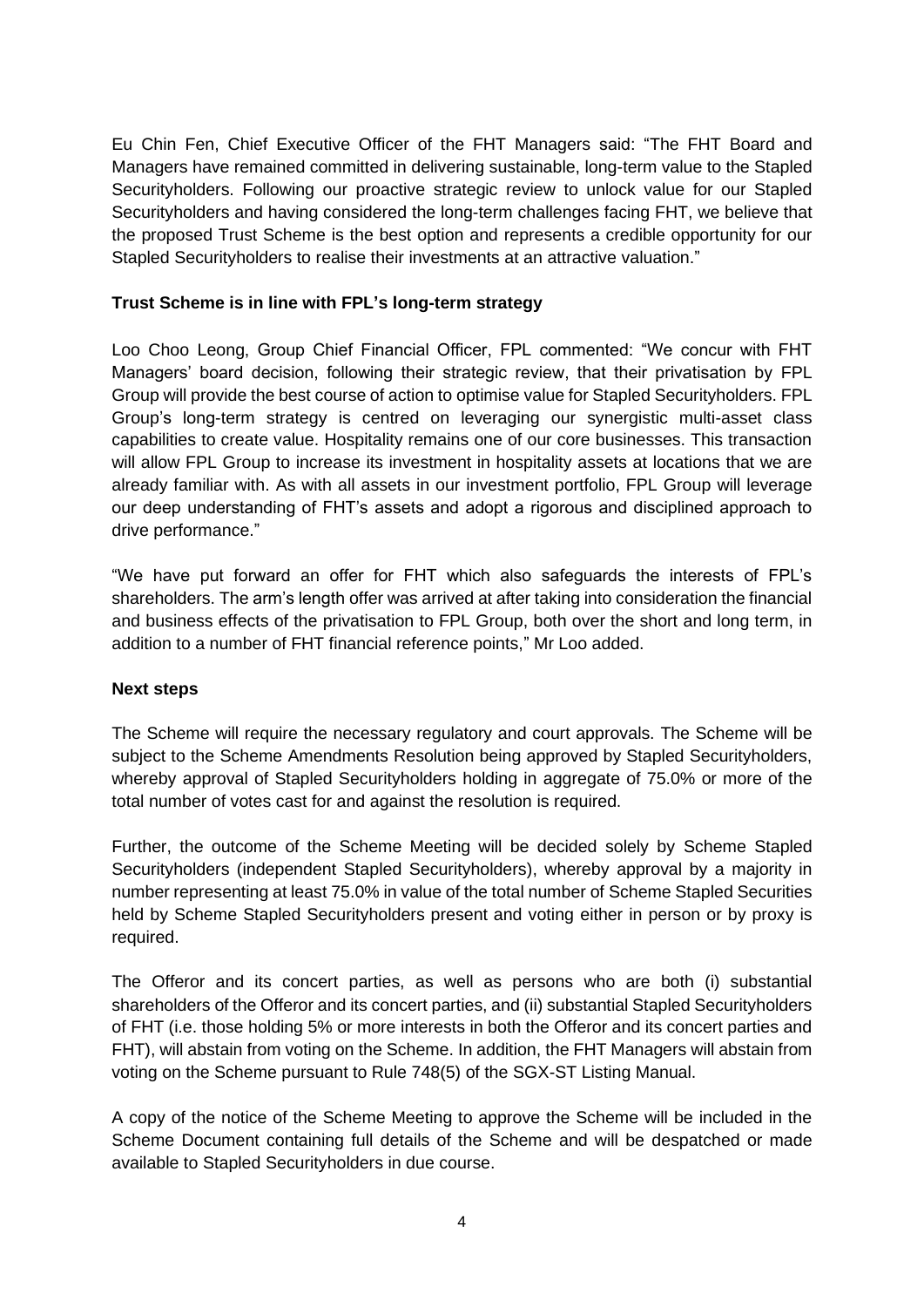DBS is the financial adviser to the FHT Managers in respect of the Acquisition and the Scheme.

Merrill Lynch (Singapore) Pte. Ltd. ("**BofA Securities**") is the lead financial adviser and Oversea-Chinese Banking Corporation Limited ("**OCBC**") is the financial adviser to the Offeror in respect of the Acquisition and the Scheme.

#### -**END-**

#### **About FHT**

FHT is a global hotel and serviced residence trust that is listed on the Singapore Exchange Securities Trading Limited (the "**SGX-ST**"), and is a stapled group comprising FH-REIT and FH-BT. FHT invests globally (excluding Thailand) on a long-term basis in income-producing real estate assets used predominantly for hospitality purposes. FHT's portfolio includes 15 properties as at 30 September 2021, and post completion of the divestment of SSW on 29 April 2022, 14 quality assets in prime locations in nine (9) key cities in Asia, Australia and Europe, with a combined appraised value of approximately S\$2.0 billion.

### **About the Offeror and FPL**

The Offeror was incorporated in Singapore on 28 April 2006 and is a wholly-owned subsidiary of FPL.

FPL is a multinational developer-owner-operator of real estate products and services across the property value chain. Listed on the Main Board of the SGX-ST and headquartered in Singapore, the FPL Group has total assets of approximately S\$40.7 billion as at 31 March 2022. FPL Group's multinational businesses operate across five (5) asset classes, namely, residential, retail, commercial & business parks, industrial & logistics and hospitality. The FPL Group has businesses in Southeast Asia, Australia, Europe and China, and its wellestablished hospitality business owns and/or operates serviced apartments and hotels in over 70 cities and 20 countries across Asia, Australia, Europe, the Middle East and Africa. FPL is also the sponsor of FHT.

| For investor queries for FHT,           | For media queries for FHT,               |
|-----------------------------------------|------------------------------------------|
| Ms. Low Ru Yan                          | Ms. Grace Zhang / Ms. Crystal Lim        |
| Email: ruyan.low@frasershospitality.com | Email: Klareco-FHT@klarecocomms.com      |
| Telephone: +65 6349 0423                | Telephone: +65 6333 3449                 |
| For investor queries for FPL,           | For media queries for FPL,               |
| Ms. Gerry Wong                          | Ms. Swyn Evans / Mr. Indra Gurung        |
| Email: gerry.wong@frasersproperty.com   | Email: sng.agile@omnicomprgroup.com      |
| Telephone: +65 6276 4882                | Telephone: +65 8688 8550 / +65 9785 5667 |

## **Responsibility Statements**

**Offeror.** The directors of the Offeror (including those who may have delegated detailed supervision of this press release) have taken all reasonable care to ensure that the facts stated and opinions expressed in this press release (other than those relating to FHT and/or the FHT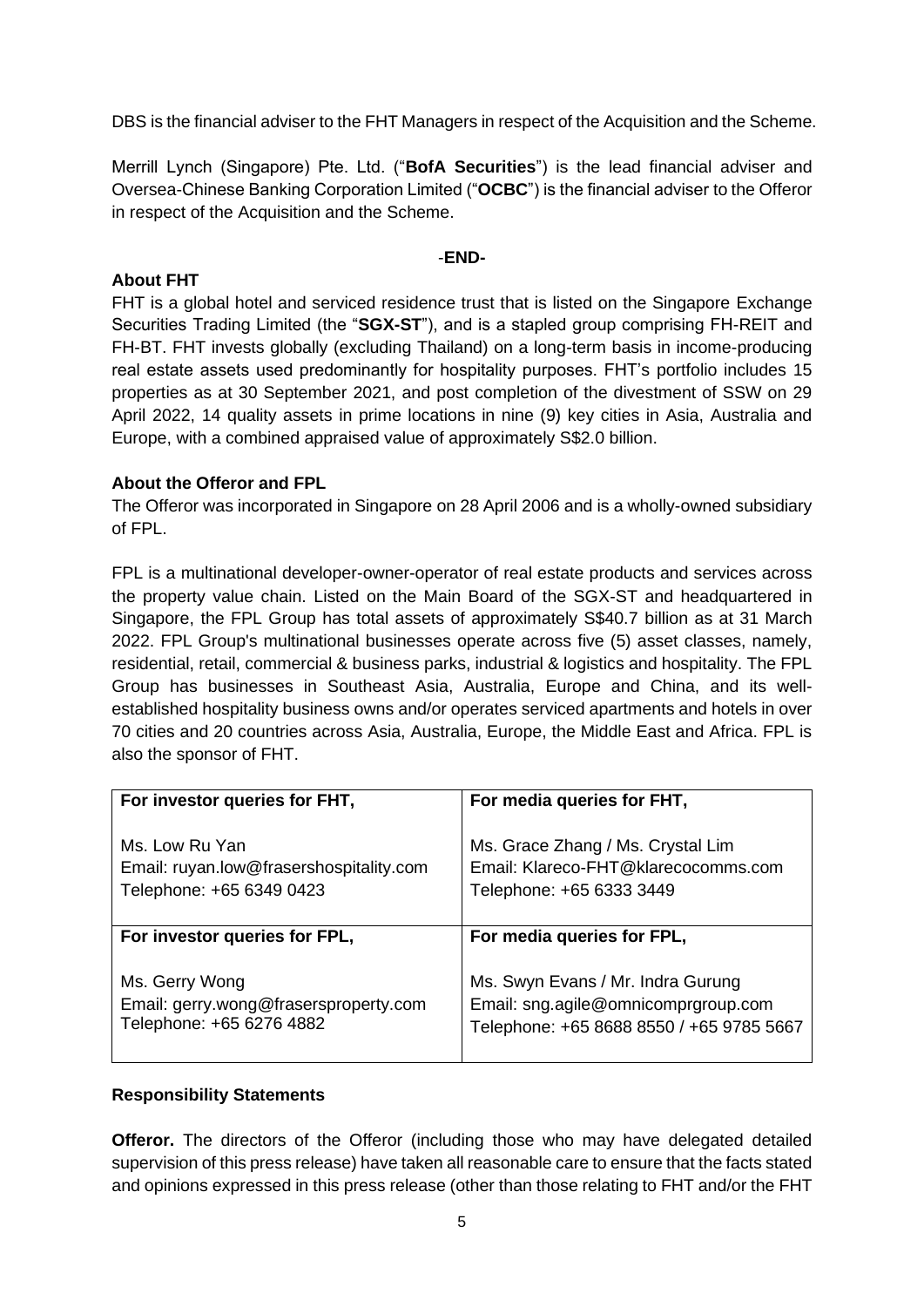Managers or any opinion expressed by FHT and/or the FHT Managers) are fair and accurate and that there are no other material facts not contained in this press release, the omission of which would make any statement in this press release misleading. The directors of the Offeror jointly and severally accept responsibility accordingly.

Where any information in this press release has been extracted or reproduced from published or otherwise publicly available sources or obtained from a named source (including FHT and/or the FHT Managers), the sole responsibility of the directors of the Offeror has been to ensure, through reasonable enquiries, that such information is accurately extracted from such sources or, as the case may be, reflected or reproduced in this press release. The directors of the Offeror do not accept any responsibility for any information relating to or any opinion expressed by FHT and/or the FHT Managers.

**FHT Managers.** The directors of the FHT Managers (including those who may have delegated detailed supervision of this press release) have taken all reasonable care to ensure that the facts stated and opinions expressed in this press release (other than those relating to the Offeror or any opinion expressed by the Offeror) are fair and accurate and that there are no other material facts not contained in this press release, the omission of which would make any statement in this press release misleading. The directors of the FHT Managers jointly and severally accept responsibility accordingly.

Where any information in this press release has been extracted or reproduced from published or otherwise publicly available sources or obtained from a named source (including the Offeror), the sole responsibility of the directors of the FHT Managers has been to ensure, through reasonable enquiries, that such information is accurately extracted from such sources or, as the case may be, reflected or reproduced in this press release. The directors of the FHT Managers do not accept any responsibility for any information relating to or any opinion expressed by the Offeror.

### **IMPORTANT NOTICE**

NOT FOR RELEASE, PUBLICATION OR DISTRIBUTION, IN WHOLE OR IN PART, IN, INTO OR FROM ANY JURISDICTION WHERE TO DO SO WOULD CONSTITUTE A VIOLATION OF THE RELEVANT LAWS OF THAT JURISDICTION. THIS PRESS RELEASE SHALL NOT CONSTITUTE AN OFFER TO SELL OR A SOLICITATION OF AN OFFER TO BUY SECURITIES IN ANY JURISDICTION, INCLUDING IN THE UNITED STATES OR ELSEWHERE.

All statements other than statements of historical facts included in this press release are or may be forward-looking statements. Forward-looking statements include but are not limited to those using words such as "seek", "expect", "anticipate", "estimate", "believe", "intend", "project", "plan", "strategy", "forecast" and similar expressions or future or conditional verbs such as "will", "would", "should", "could", "may" and "might". Actual future performance, outcomes and results may differ materially from those expressed in forward-looking statements as a result of a number of risks, uncertainties and assumptions. Representative examples of these factors include (without limitation) general industry and economic conditions, interest rate trends, cost of capital and capital availability, competition from similar developments, shifts in expected levels of occupancy or property rental income, changes in